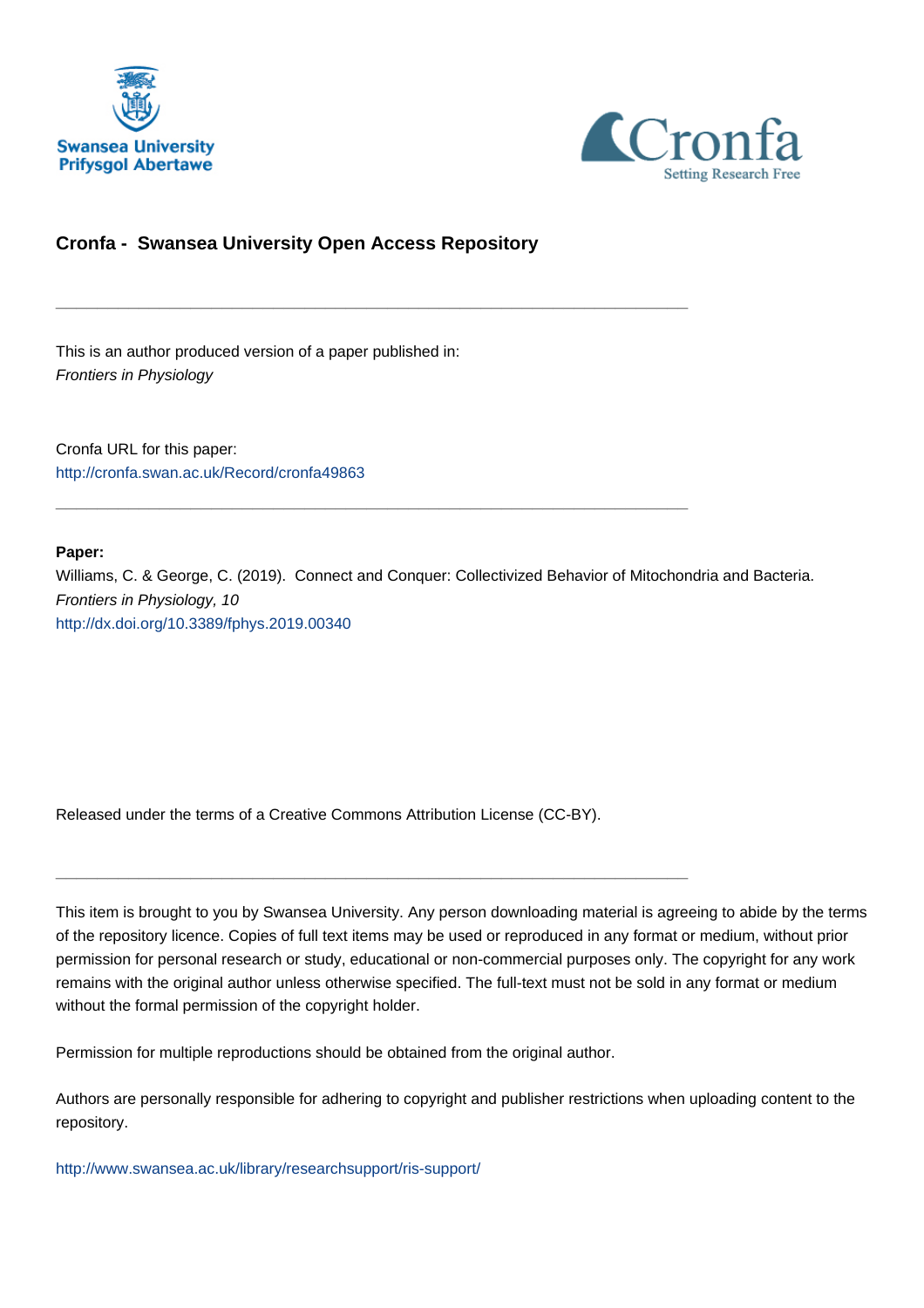



# Connect and Conquer: Collectivized Behavior of Mitochondria and Bacteria

### Catrin F. Williams<sup>1\*</sup> and Christopher H. George<sup>2</sup>

<sup>1</sup> School of Engineering, Cardiff University, Cardiff, United Kingdom, <sup>2</sup> Swansea University Medical School, Swansea, United Kingdom

The connectedness of signaling components in network structures is a universal feature of biologic information processing. Such organization enables the transduction of complex input stimuli into coherent outputs and is essential in modulating activities as diverse as the cooperation of bacteria within populations and the dynamic organization of mitochondria within cells. Here, we highlight some common principles that underpin collectivization in bacteria and mitochondrial populations and the advantages conferred by such behavior. We discuss the concept that bacteria and mitochondria act as signal transducers of their localized metabolic environments to bring about energy-dependent clustering to modulate higher-order function across multiple scales.

### **OPEN ACCESS**

### Edited by:

Miguel A Aon National Institute on Aging (NIA), United States

#### Reviewed by:

Jeffrey J. Saucerman, University of Virginia, United States Martin Picard, Columbia University, United States

#### \*Correspondence:

Catrin F. Williams williamscf@cardiff.ac.uk; catrinwilliams@hotmail.com

#### Specialty section:

This article was submitted to Mitochondrial Research, a section of the journal Frontiers in Physiology

Received: 31 October 2018 Accepted: 13 March 2019 Published: 29 March 2019

#### Citation:

Williams CF and George CH (2019) Connect and Conquer: Collectivized Behavior of Mitochondria and Bacteria. Front. Physiol. 10:340. doi: 10.3389/fphys.2019.00340

Keywords: self-organization, mitochondria, collectivization, bacteria, dynamic system

# INTRODUCTION

The conventional view of mitochondria as enslaved "powerhouses" of the cell has shifted to a more nuanced understanding of mitochondria as excitable, communicative entities that are enmeshed in complex signaling pathways to modulate an array of cellular processes (Whelan and Zuckerbraun, 2013; Chandel, 2015). Dynamic mitochondrial clustering and fragmentation (fusion and fission, respectively) influences events across multiple scales, for example, in cells (Ding et al., 2010), tissues (Familtseva et al., 2014) and organs (Eisner et al., 2017; Coronado et al., 2018) through to influencing the viability of the physiologic state (Biala et al., 2015) and even speciation (Barreto et al., 2018). These advances have helped evolve the evocative concept of mitochondria as pseudo-autonomous entities adopting "hive-like" order and behavior (Braschi and McBride, 2010).

There are striking similarities between the self-organization of mitochondrial networks and the collectivization of their ancestors, bacteria, into multicellular populations (e.g., biofilms). Both involve the transduction of localized environmental cues into altered function via the establishment and maintenance of extensively coupled networks (mitochondria) or matrix-embedded bacterial communities (biofilms). In the case of bacteria, selective pressures leading to the formation of biofilms result in emergent properties including resistance to environmental stressors and enhanced nutrient acquisition. These advantageous properties, which ultimately might directly influence higher-order behavior [e.g., between bacteria and their hosts (Hughes and Sperandio, 2008; Carding et al., 2015)], outweigh the high energetic costs of biofilm formation (Lyons and Kolter, 2015) (see section "The Benefits of the Impermanent Interactions"). Collectivization in bacterial biofilms thus represents exemplary self-organization and circular causality, i.e., bacteria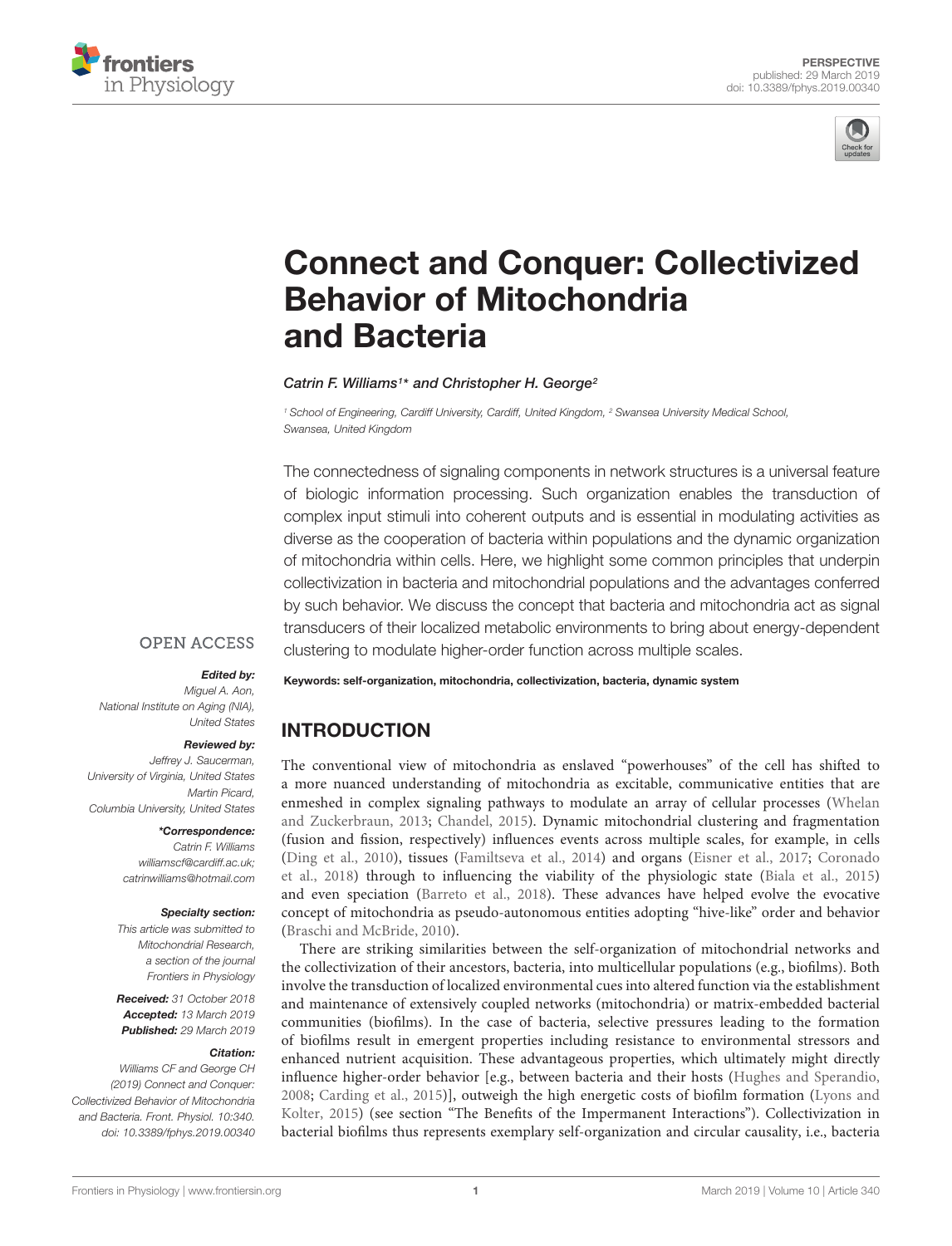generate their own local microenvironments (e.g., nutrient and oxygen gradients) that elicits responses on different temporal scales (e.g., by differential gene expression) which subsequently modulates localized conditions thereby tuning their ensuing behavior within the population etc., (Klauck et al., 2018; Piras et al., 2018).

Here, we consider evidence that mitochondria retain these hallmark features of topology, self-organization and feedback loops characteristic of bacterial collectivization. We highlight evidence that mitochondria, like bacteria, sense localized metabolic environments to bring about dynamic energydependent clustering events that entrain long-range correlations that subsequently modulate higher-order function across multiple scales.

# SELF-ORGANIZATION AND CRITICALITY

Biological networks are canonically "scale-free" and are defined by the presence of long-range, power-law correlations arising from multi-fractal connectedness operating over multiple spatial and temporal scales (Strogatz, 2000; Goldberger et al., 2002; Barabasi and Oltvai, 2004; Aon et al., 2008). Such network structures possess, at their core, autonomic selforganizing, self-repairing, and self-maintaining behavior. Thus the normal physiologic "steady state" is not one of constancy (as might be inferred by the term "homeostasis"), but rather is the manifestation of a dynamically configured system characterized by

- (1) Multiple levels of control via delocalized "diffuse" coupled feedback loops,
- (2) Spatio-temporal compartmentalization,
- (3) Plasticity, reconfiguration/ adaptation,
- (4) Intrinsic "memory" of previous configurations, and
- (5) Energetic and entropic positioning far from equilibrium.

These properties are comprehensively reviewed elsewhere (Glass and Mackey, 1979; Ivanov et al., 1999; Goldberger et al., 2002; Weiss et al., 2006; Aon and Cortassa, 2012; Gintant and George, 2018).

The description of living cellular systems have been further refined to "dynamical entities that evolve and adapt with time and prior states having an influence on present states" (Bernabo et al., 2014). Here, we consider experimental evidence – which invokes the concept of "fractal dynamics" (Goldberger et al., 2002; Aon et al., 2008; Kurakin, 2011) – that such a description of higher-order network configuration would apply equally to bacteria and mitochondria.

The finely balanced physiologic network state enables rapid changes in functionality (e.g., increase in heart rate via the fight-or-flight mechanism) and longer-term adaptive responses (e.g., physiologic cardiac hypertrophy). Given the fractal nature of biological control, these same features of network topology also define lower-order behavior in bacteria and mitochondria (e.g., collectivization and altered behavior in response to changing nutrient availability and energy demands) (**Figure 1**).

In bacteria, nutrient availability promotes growth and biofilm establishment that is sustained by cooperativity and self-organization through propagation of electrical and metabolic signals (Liu et al., 2015; Lyons and Kolter, 2015; Prindle et al., 2015; Humphries et al., 2017). Feedback loops linking  $K^+$  channel opening and glutamate diffusion lead to periodic oscillatory growth that initiates suddenly when biofilms reach a critical size (i.e., existence close to points of bifurcation) (Liu et al., 2015; Prindle et al., 2015; Larkin et al., 2018). Similarly, criticality and percolation are also hallmark characteristics of mitochondria which have been shown to operate at the edge of dynamic instability (i.e., close to chaotic behavior) and undergo sharp phase transitions (Aon et al., 2004; Kurz et al., 2015; Zamponi et al., 2018).

# THE BENEFITS OF THE IMPERMANENT INTERACTIONS

Given the advantages conferred by physical interconnectivity as described above, it is pertinent to question why individualism has been retained in mitochondria and bacteria. While pseudoreticular inter-mitochondrial connections do exist in skeletal muscle in order to facilitate energy distribution (Glancy et al., 2015), we consider some reasons why mitochondrial and bacterial interactions are dynamic and why this confers advantage over permanent fusion.

- (i) Unlike permanent reticular structures in eukaryotes [e.g., endoplasmic reticulum (ER)], the spatiotemporal patterning of inter-mitochondrial interactions give rise to emergent properties in response to localized environments (e.g., redox and energetic status). Thus long-range ordering may be shaped by periodic oscillatory events that occur over numerous fission/fusion cycles and which influence behavior across multiple scales (see section "Introduction"). Similarly, it has been reported that oscillatory behavior associated with bacterial incorporation into biofilms encodes an adaptive "memory" that persists across multiple generations (Lee et al., 2018).
- (ii) Collectivization is an energy-dependent process. Separateness enables the discrimination of individual units based on their functional competency (energetic "fitness"). Those mitochondria that are energetically damaged (i.e., "unfit" mitochondria with aberrant membrane potential), and thus do not have the requisite competency for fusion, are targeted for degradation via mitophagy (Twig et al., 2008; Vasquez-Trincado et al., 2016). Surveillance may thus serve as an early self-preservation mechanism to negate aberrant oscillatory behavior arising from the incorporation of damaged mitochondria into a mitochondrial network (Yang et al., 2015; Dey et al., 2018). This phenomenon has been suggested to modulate the longer-term viability of the host cell (Gomes et al., 2011). Likewise, surveillance of energetic fitness also exists to monitor the competency of individual bacteria to aggregate into multicellular structures (Burmann et al., 2011). Such quality control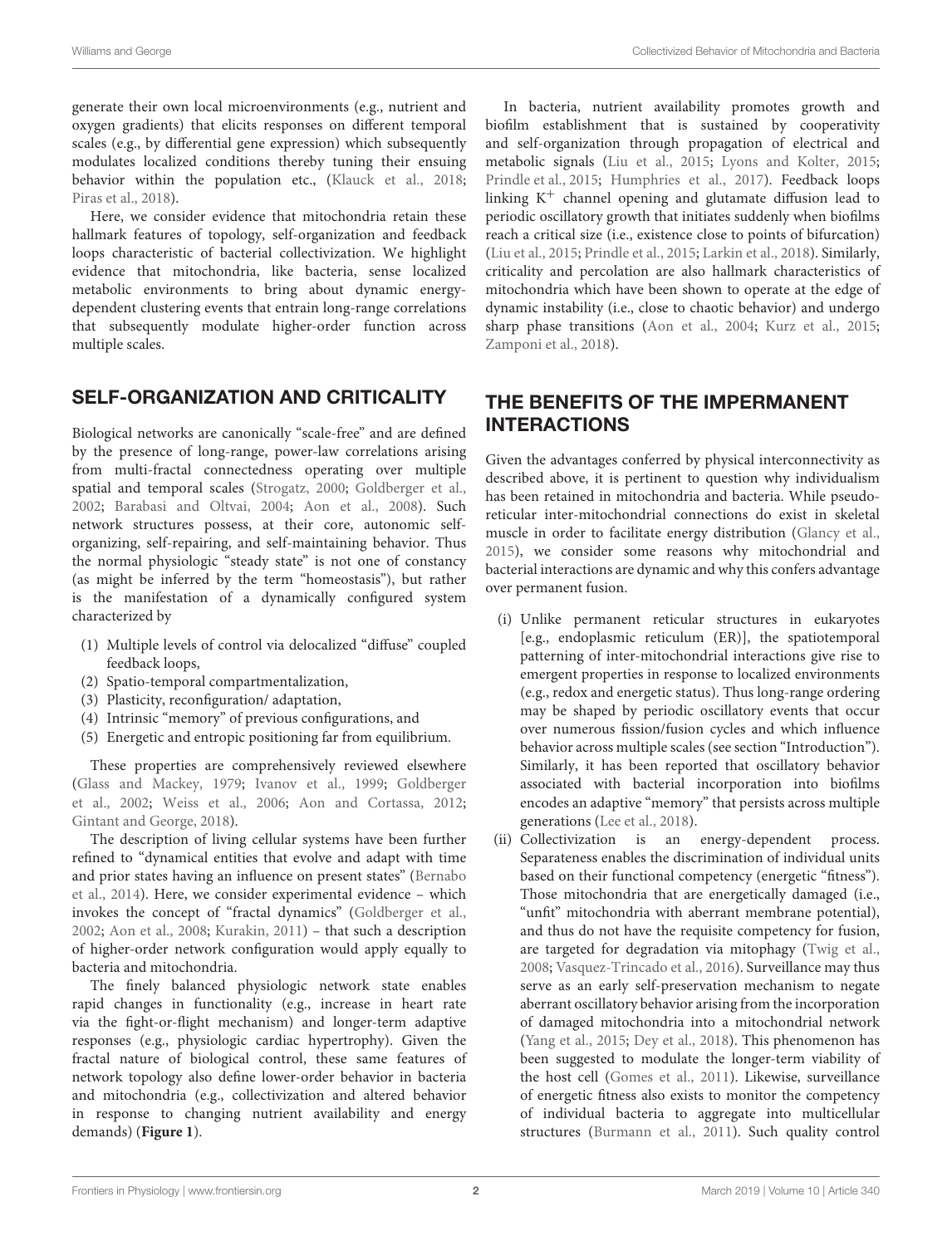

mechanisms ensure the fidelity of population behavior and enables the identification and elimination of "rogues" (Diggle et al., 2007; Allocati et al., 2015).

(iii) Although the modulation of mitochondrial networks is typically considered the product of fusion and fission events, mitochondrial nanotunnels have been discovered in heart cells where the densely packed cellular ultrastructure does not allow dynamic mitochondrial movement (Huang et al., 2013; Vincent et al., 2017). These nanotunnels support highly interconnected, non-fused networks of spatially segregated mitochondria. The evidence that interorganellar tubular connections are conserved through evolution (Vincent et al., 2017), and also that heterogeneous mitochondrial distribution and function is a feature of non-excitable cells (Collins et al., 2002), suggests that nanotunnels may represent a common means to enhance mitochondrial network ordering in addition to fusion/fission events. In an intriguing corollary to the concept described in (ii) that the formation of mitochondrial networks represents the "selection of the fittest," nanotunnels may form between those mitochondria exhibiting reduced competency for fusion or those showing early signs of damage (Vincent et al., 2017). Indeed, the observation of tubular protrusions may point to abortive fusion events by those energetically

compromised mitochondria that are "reaching out for help" (Vincent et al., 2017). In a similar way, bacterial nanotubes enable sharing of nutrients and useful genes between distant neighbors, promoting cell survival (Dubey and Ben-Yehuda, 2011).

# ON QUORUM SENSING

The multi-step, energy-demanding process of biofilm formation is controlled by quorum sensing (QS). In this process, under conditions of nutrient availability, microbes sense their neighbors via autoinducers (AI) which results in the synchronization of gene expression across a microbial community (Nealson et al., 1970; Li and Tian, 2012; **Figure 1**). QS ensures bacterial collectivization when the propensity for emergent behavior is maximal, e.g., induction of bioluminescence (Nealson et al., 1970), enhanced virulence (Hentzer et al., 2003) and antibiotic production (Folcher et al., 2001). Opining on whether mitochondria exhibit QS, as has been posited by others (Picard and Burelle, 2012), is not the primary purpose of this Perspective. However, given the evidence above on the commonality of collectivization in bacteria and mitochondria, it is difficult to refute the existence of QS-like behavior in mitochondria. Notably,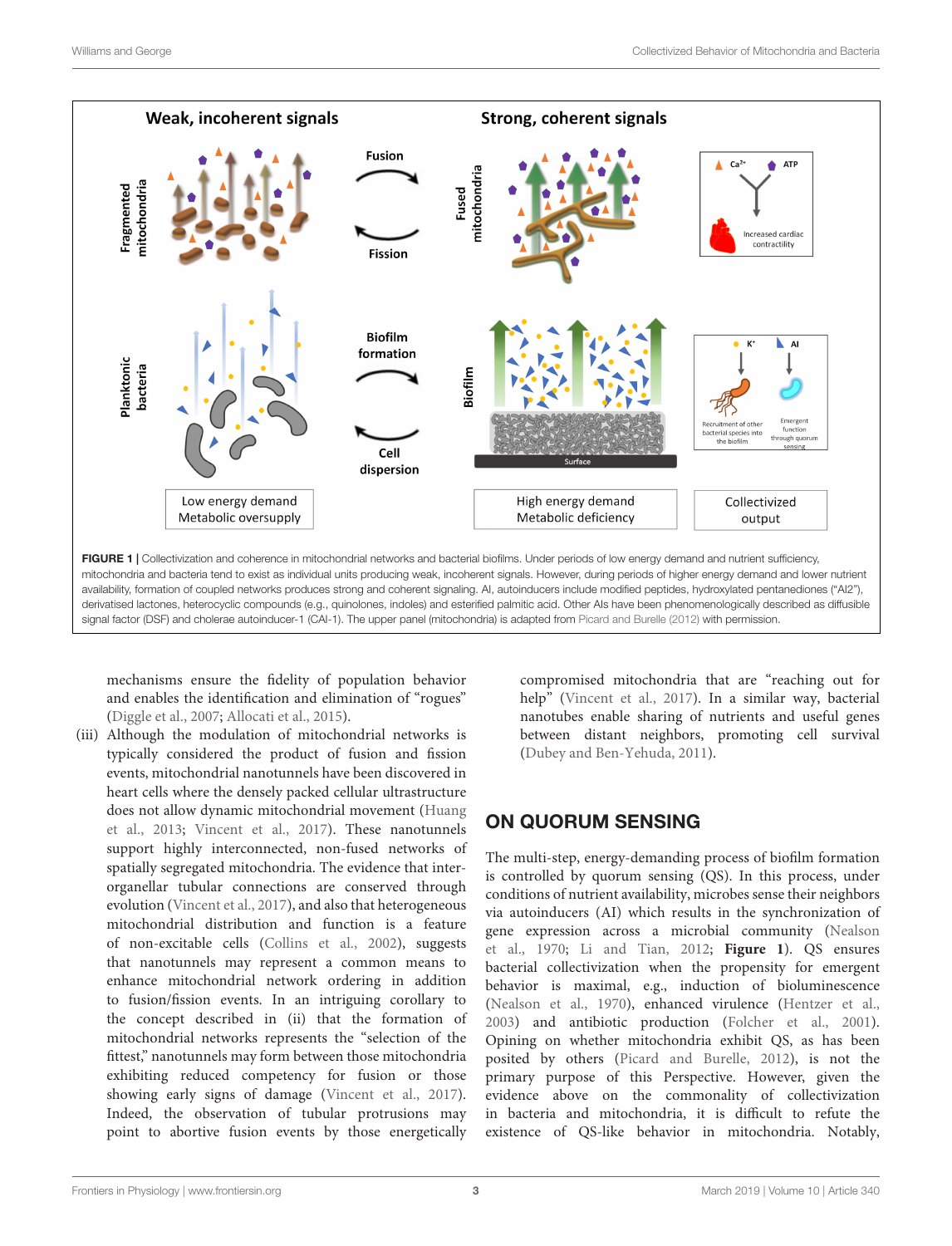QS-like behavior is also observed in higher-order systems [e.g., the enhanced sensitivity to morphogenetic gradients in coupled populations of mammalian epithelial cells (Ellison et al., 2016)] and, remarkably, in artificial systems designed to produce autonomous devices (Hennig et al., 2015).

# **CONCLUSION**

It is an over-simplification to describe mitochondrial function as merely a response to environmental conditions and that mitochondrial "fission versus fusion" events are the final downstream acts of cellular commitment ("flourish" versus "die"). Rather, compelling evidence exists that the intrinsic behavior of mitochondria, via long-range correlation and chaotic behavior, contributes to setting the initial conditions to which they subsequently respond. By drawing parallels with the collectivized behavior of mitochondrial ancestors - bacteria - we conclude that dynamic remodeling of inter-mitochondrial interaction is a fundamental determinant of cellular fate and tissue function and that it

### **REFERENCES**

- Allocati, N., Masulli, M., Di Ilio, C., and De Laurenzi, V. (2015). Die for the community: an overview of programmed cell death in bacteria. Cell Death Dis. 6:e1069. doi: 10.1038/cddis.2014.570
- Aon, M. A., and Cortassa, S. (2012). Mitochondrial network energetics in the heart. Wiley Interdiscip. Rev. Syst. Biol. Med. 4, 599–613. doi: 10.1002/wsbm.1188
- Aon, M. A., Cortassa, S., and O'rourke, B. (2004). Percolation and criticality in a mitochondrial network. Proc. Natl. Acad. Sci. U.S.A. 101, 4447–4452. doi: 10.1073/pnas.0307156101
- Aon, M. A., Roussel, M. R., Cortassa, S., O'rourke, B., Murray, D. B., Beckmann, M., et al. (2008). The scale-free dynamics of eukaryotic cells. PLoS One 3:e3624. doi: 10.1371/journal.pone.0003624
- Barabasi, A. L., and Oltvai, Z. N. (2004). Network biology: understanding the cell's functional organization. Nat. Rev. Genet. 5, 101–113. doi: 10.1038/ nrg1272
- Barreto, F. S., Watson, E. T., Lima, T. G., Willett, C. S., Edmands, S., Li, W., et al. (2018). Genomic signatures of mitonuclear coevolution across populations of tigriopus californicus. Nat. Ecol. Evol. 2, 1250–1257. doi: 10.1038/s41559-018- 0588-1
- Bernabo, N., Barboni, B., and Maccarrone, M. (2014). The biological networks in studying cell signal transduction complexity: the examples of sperm capacitation and of endocannabinoid system. Comp. Struct. Biotech. J. 11, 11–21. doi: 10.1016/j.csbj.2014.09.002
- Biala, A. K., Dhingra, R., and Kirshenbaum, L. A. (2015). Mitochondrial dynamics: orchestrating the journey to advanced age. J. Mol. Cell. Cardiol. 83, 37–43. doi: 10.1016/j.yjmcc.2015.04.015
- Braschi, E., and McBride, H. M. (2010). Mitochondria and the culture of the Borg. Bioessays 32, 958–966. doi: 10.1002/bies.201000073
- Burmann, F., Ebert, N., Van Baarle, S., and Bramkamp, M. (2011). A bacterial dynamin-like protein mediating nucleotide-independent membrane fusion. Mol. Microbiol. 79, 1294–1304. doi: 10.1111/j.1365-2958.2011.07523.x
- Carding, S., Verbeke, K., Vipond, D. T., Corfe, B. M., and Owen, L. J. (2015). Dysbiosis of the gut microbiota in disease. Microb. Ecol. Heath Dis. 26:26191.
- Chandel, N. S. (2015). Evolution of mitochondria as signaling organelles. Cell Metab. 22, 204–206. doi: 10.1016/j.cmet.2015.05.013
- Collins, T. J., Berridge, M. J., Lipp, P., and Bootman, M. D. (2002). Mitochondria are morphologically and functionally heteregeneous within cells. EMBO J. 21, 1616–1627. doi: 10.1093/emboj/21.7.1616

critically influences higher-level ordering that underpins the physiologic state.

# DATA AVAILABILITY

No datasets were generated or analyzed for this study.

# AUTHOR CONTRIBUTIONS

CW and CG jointly conceived, designed, and wrote the perspective, contributed to the manuscript revision, and read and approved the submitted version of the manuscript.

# FUNDING

CW holds a Sêr Cymru II Fellowship part-funded by the European Regional Development Fund through the Welsh Government (TG/KJB/VSM: 1063339). CG was supported by the British Heart Foundation (RG/15/6/31436), Wellcome Trust (094219/Z/10/Z), and European Union (T37/18).

- Coronado, M., Fajardo, G., Nguyen, K., Zhao, M., Kooiker, K., Jung, G., et al. (2018). Physiological mitochondrial fragmentation is a normal cardiac adaptation to increased energy demand. Circ. Res. 122, 282–295. doi: 10.1161/ CIRCRESAHA.117.310725
- Dey, S., Demazumder, D., Sidor, A., Foster, D. B., and O'Rourke, B. (2018). Mitochondrial ROS drive sudden cardiac death and chronic proteome remodeling in heart failure. Circ. Res. 123, 356–371. doi: 10.1161/ CIRCRESAHA.118.312708
- Diggle, S. P., Griffin, A. S., Campbell, G. S., and West, S. A. (2007). Cooperation and conflict in quorum-sensing bacterial populations. Nature 450, 411–414. doi: 10.1038/nature06279
- Ding, H., Jiang, N., Liu, H., Liu, X., Liu, D., Zhao, F., et al. (2010). Response to mitochondrial fusion and fission protein gene expression to exercise in rat skeletal muscle. Biochim. Biophys. Acta 1800, 250–256. doi: 10.1016/j.bbagen. 2009.08.007
- Dubey, G. P., and Ben-Yehuda, S. (2011). Intercellular nanotubes mediate bacterial communication. Cell 144, 590–600. doi: 10.1016/j.cell.2011.01.015
- Eisner, V., Cupo, R. R., Gao, E., Csordas, G., Slovinsky, W. S., Paillard, M., et al. (2017). Mitochondrial fusion dynamics is robust in the heart and depends on calcium oscillations and contractile activity. Proc. Natl. Acad. Sci. U.S.A. 114, E859–E868. doi: 10.1073/pnas.1617288114
- Ellison, D., Mugler, A., Brennan, M. D., Lee, S. H., Huebner, R. J., Shamir, E. R., et al. (2016). Cell-cell communication enhances the capacity of cell ensembles to sense shallow gradients during morphogenesis. Proc. Natl. Acad. Sci. U.S.A. 113, E679–E688. doi: 10.1073/pnas.1516503113
- Familtseva, A., Kalani, A., Chaturvedi, P., Tyagi, N., Metreveli, N., and Tyagi, S. C. (2014). Mitochondrial mitophagy in mesenteric artery remodelling in hyperhomocysteinemia. Physiol. Rep. 2:e00283. doi: 10.14814/phy2.283
- Folcher, M., Gaillard, H., Nguyen, L. T., Lacroix, P., Barnas-Jacques, N., Rinkel, M., et al. (2001). Pleiotropic functions of a Streptomyces pristinaespiralis autoregulator receptor in development, antibiotic biosynthesis, and expression of a superoxide dismutase. J. Biol. Chem. 276, 44297–44306. doi: 10.1074/jbc. M101109200
- Gintant, G. A., and George, C. H. (2018). Introduction to biological complexity as a missing link in drug discovery. Exp. Opin. Drug. Discov. 13, 753–763. doi: 10.1080/17460441.2018.1480608
- Glancy, B., Hartnell, L. M., Malide, D., Yu, Z. X., Combs, C. A., Connelly, P. S., et al. (2015). Mitochondrial reticulum for cellular energy distribution in muscle. Nature 523, 617–620. doi: 10.1038/nature14614